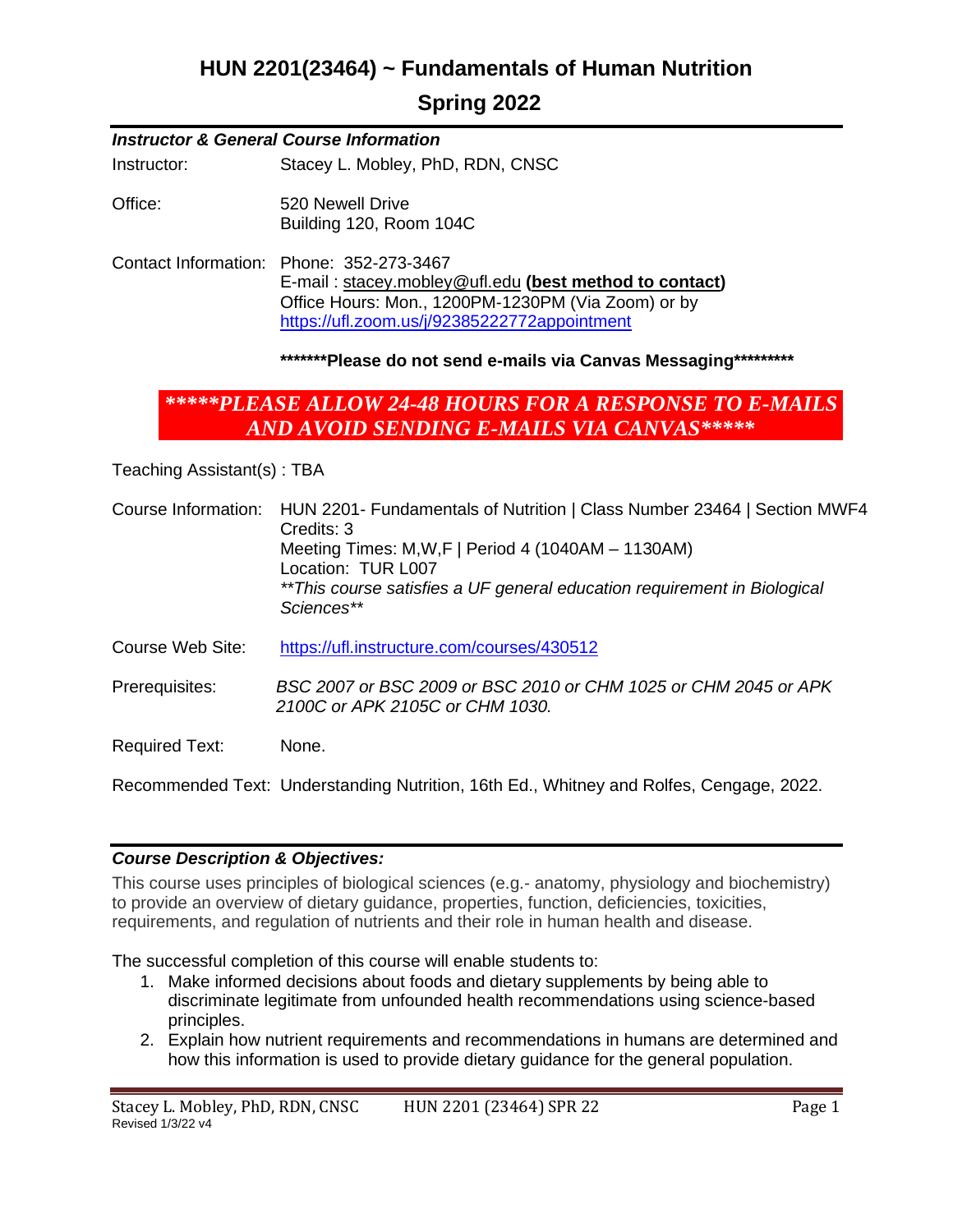- 3. Evaluate and improve the nutritional quality of a diet using dietary analysis tools.
- 4. Describe the food sources, chemical forms, digestion, absorption, function, utilization, deficiency, and toxicity of nutrients required by humans.
- 5. Discuss the relationship between diet, human health and chronic diseases such as obesity, diabetes, cardiovascular disease, hypertension, osteoporosis, cancer, etc.
- 6. Explain the concepts of energy balance and metabolism.

PowerPoint Slides, Videos, and Assignments will be posted in Canvas. It will be the student's responsibility to obtain these materials as they become available.

#### *Course Format:*

The course will primarily be lecture format using PowerPoint presentations. However, there will be information given that will not be on the PowerPoint slides. **Therefore, it is essential that you take detailed notes and attend classes!** 

Your final course grade will be derived from 2 homework assignment, 3 exams, 4 quizzes, and a **CUMULATIVE** final exam. Grades will be posted on Canvas. *It is your responsibility to check for any discrepancies in points and report them to your instructor immediately.* All **exams** will be **in-class** while **quizzes** will be given using **Canvas (on-line).**

### **Assignments & Grading:**

### *Exams (100 points each) and Final Exam (200 points)*

Three (3) exams and one (1) cumulative final exam are listed in the syllabus below. **Exams** will be valued equally at **100 points** each and the **CUMULATIVE final exam** is 200 points. The format of all exams will consist of multiple-choice, true/false, and matching.

#### *Assignment (30 points each)*

There will be two (2) assignments throughout the semester. Assignments will be posted to Canvas. These assignments will contribute 30 points each to your final course grade**.** Assignments should be submitted electronically in Canvas. **Please be aware that due dates may be adjusted as needed based on lecture schedule.**

#### *Quizzes (10 points each)*

There will be four (4) quizzes throughout the semester. Quizzes will be given in Canvas. The quizzes will contribute 40 points to your final course grade**.** 

## **ASSIGNMENTS WILL NOT BE ACCEPTED VIA E-MAIL!!!!!!!!!!!**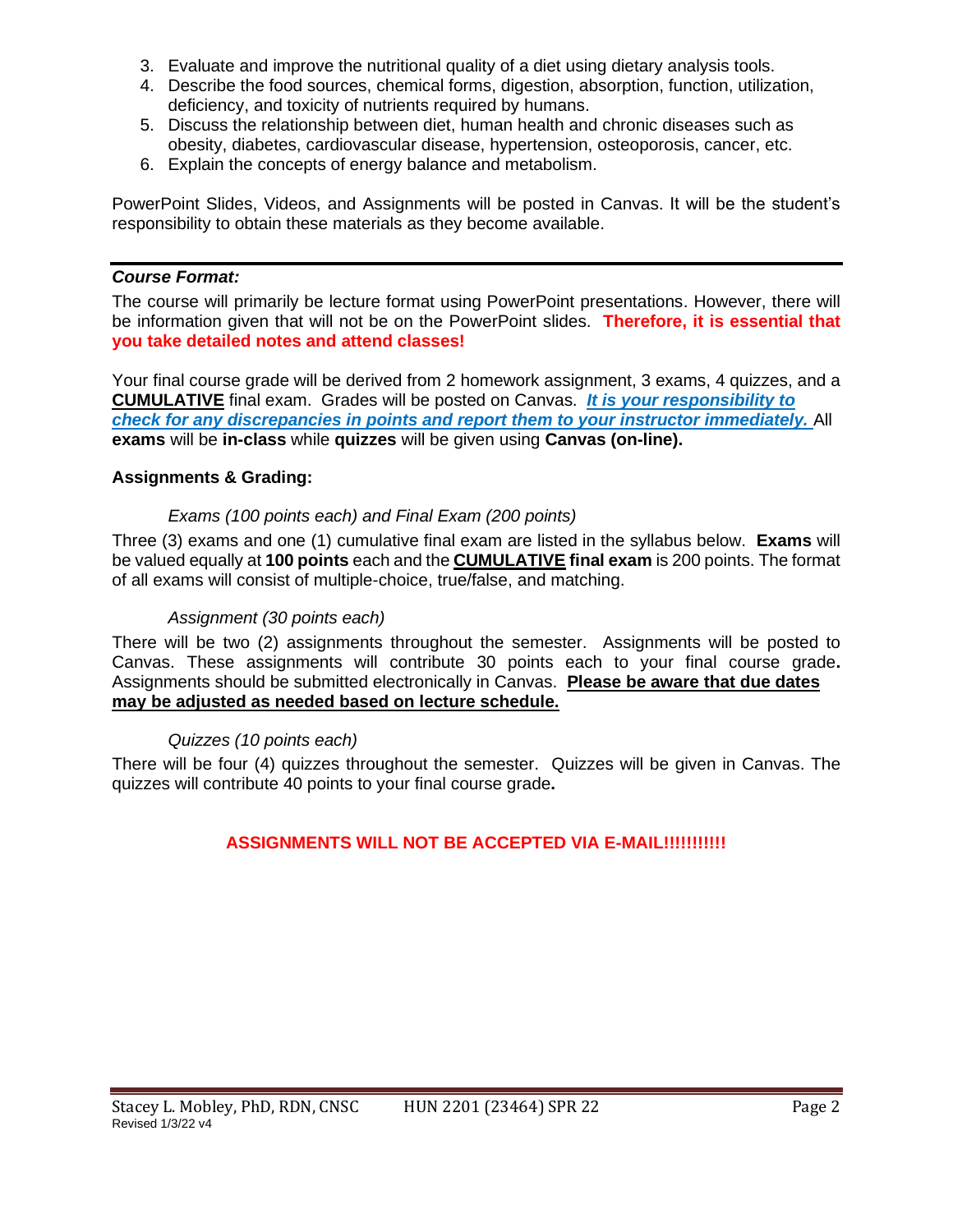*Grading Scale & Record of Grades*

**GRADING:**

| Exams:                                              | <b>Possible Pts.</b> |  |
|-----------------------------------------------------|----------------------|--|
| 1. Exam #1(Fri., 1/28)                              | 100                  |  |
| 2. Exam #2 (Fri., 2/25)                             | 100                  |  |
| 3. Exam #3 (Fri., 4/8)                              | 100                  |  |
| 4. Final Exam (Thurs., 4/28)                        | 200                  |  |
| <b>Quizzes:</b>                                     |                      |  |
| 1. Quiz 1 (Fri., 1/14)                              | 10                   |  |
| 2. Quiz 2 (Fri., 2/11)                              | 10                   |  |
| 3. Quiz 3 (Fri., 3/18)                              | 10                   |  |
| 4. Quiz 4 (Fri., 4/1)                               | 10                   |  |
| <b>Assignments:</b>                                 |                      |  |
| 1. Assignment #1 (Diet Analysis): Due (Sun., 1/23)  | 30                   |  |
| 2. Assignment #2 (Energy Balance): Due (Sun., 3/20) | 30                   |  |
| <b>Possible Bonus Points (Extra Credit):</b>        |                      |  |

# **TOTAL POINTS 600**

\*\*\*\*Extra credit may be giving at the discretion of the professor or TA throughout the semester. The extra points that you earned will be added to the total points that you earned\*\*\*\*\*\*

**Grades and Grade Points:** For information on current UF policies for assigning grade points, see<https://catalog.ufl.edu/ugrad/current/regulations/info/grades.aspx>

## *GRADING SCALE*

| Grade | $\%$       | Grade | %         |
|-------|------------|-------|-----------|
| A     | $93 - 100$ |       | 73 - 76   |
| А-    | $90 - 92$  | $C-$  | $70 - 72$ |
| $B+$  | $87 - 89$  | D+    | $67 - 69$ |
| B     | $83 - 86$  | D     | $63 - 66$ |
| В-    | $80 - 82$  | D-    | $60 - 62$ |
| C+    | $77 - 79$  |       | <60       |

# **FINAL COURSE GRADES ARE NOT NEGOTIABLE**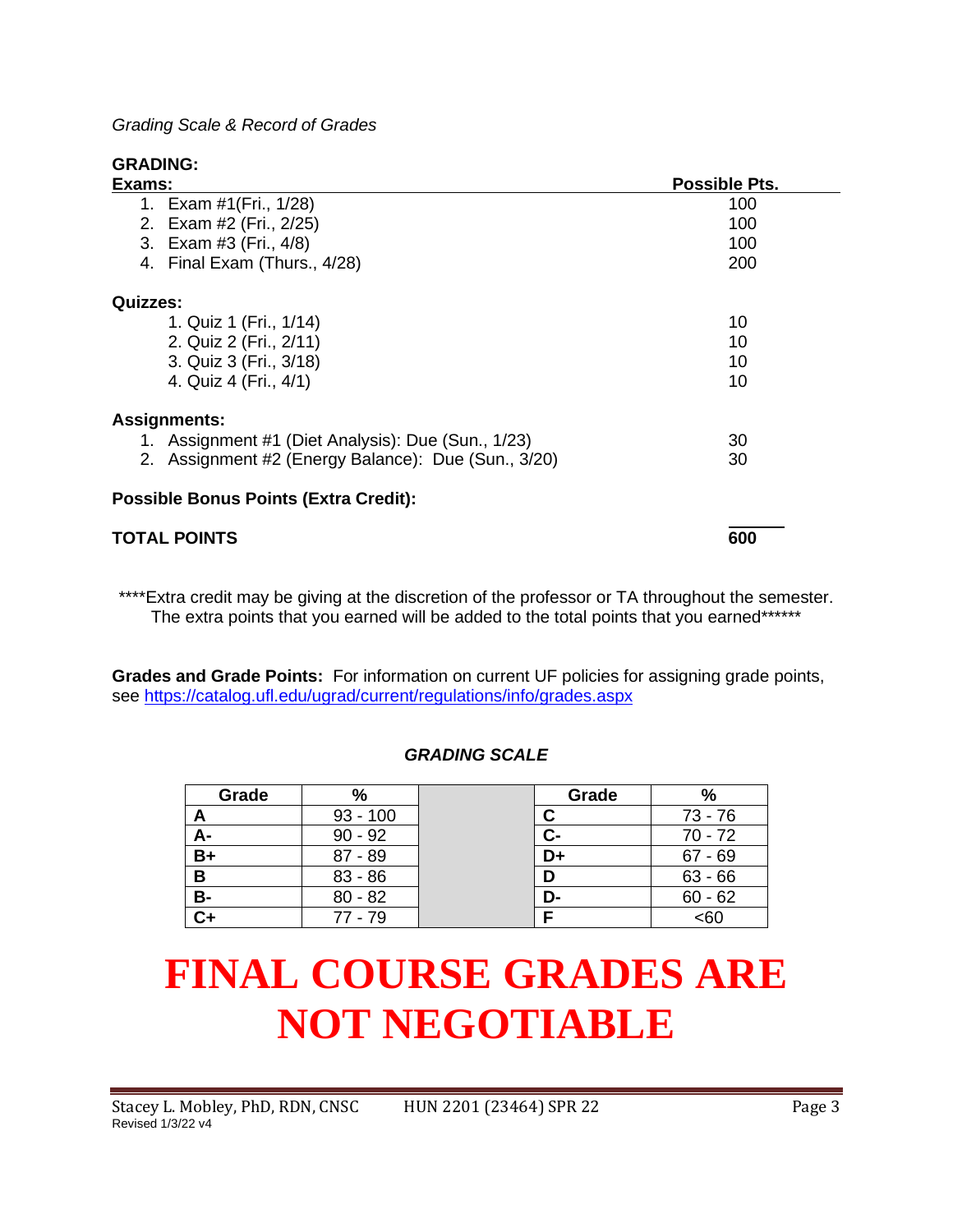#### *Course Policies*

**Assignment Grading:** *Please keep a copy of all of your assignments in the event there is a technological error.* **Please contact a teaching assistant first if you have a question about an assignment grade.** If there are still questions, the project will be given to the instructor for a re-grade. However, the entire project will be re-graded and may result in a lower grade. If you choose to compare your project grade to another student's project grade then both projects need to be submitted for re-grading.

#### **Late Policy**

Students are expected to submit all assignments on time. All assignments will be submitted electronically in Canvas. Assignments not turned in at this time will be subject to a 5% late penalty. In addition, a penalty of 10% will be imposed for each day that the assignment is late. Late assignments will be accepted at the discretion of the instructor.

**"The Rules" during Exams and Quizzes:** All **exams** will be **in-class**. Exams are closed-book so STUDY YOUR NOTES frequently. You will have at least 50 minutes to complete the exam. Once you begin, you must finish it within the allotted time frame. **Quizzes** will be given in **Canvas (on-line).**

**For those of you who have special accommodations, you must notify me ASAP so I can clarify them and make the proper accommodations.**

#### **Exam Make-Up Policy**

Make-up exams may not be provided unless there are extenuating circumstances (e.g. illness, medical, death in family, etc). In which case, contact your **instructor** *immediately by* e-mail [\(stacey.mobley@ufl.edu\)](mailto:stacey.mobley@ufl.edu) to discuss the situation and to make suitable arrangements for a makeup exam – *appropriate documentation of the absence must be provided in order to receive a make-up exam*. The make-up exam may be essay.

If you must miss an exam due to a University-approved reason (e.g. university sanctioned athletics, competition,), you may complete the exam *after* your absence if documentation of the anticipated absence is provided to your instructor. The scheduled make-up exam (date and time) is at the discretion of Dr. Mobley. Contact your instructor well in advance to coordinate a mutually convenient alternative exam time.

#### **Email**

Throughout the semester, your instructor may communicate important information to the class via e-mail. Importantly, the e-mail address on file with UF (@uufl.edu) will be used for all communications. If you use other e-mail accounts (yahoo, hotmail, gmail, etc), be sure to check your UF e-mail regularly or set-up e-mail forwarding on the university system. Please avoid sending your instructor any messages through Canvas because he does not check those on a frequent basis.

#### **Academic Integrity**

**All work must be done individually. There are no group projects, quizzes or exams in this course. NO project or open-ended question should mimic another.**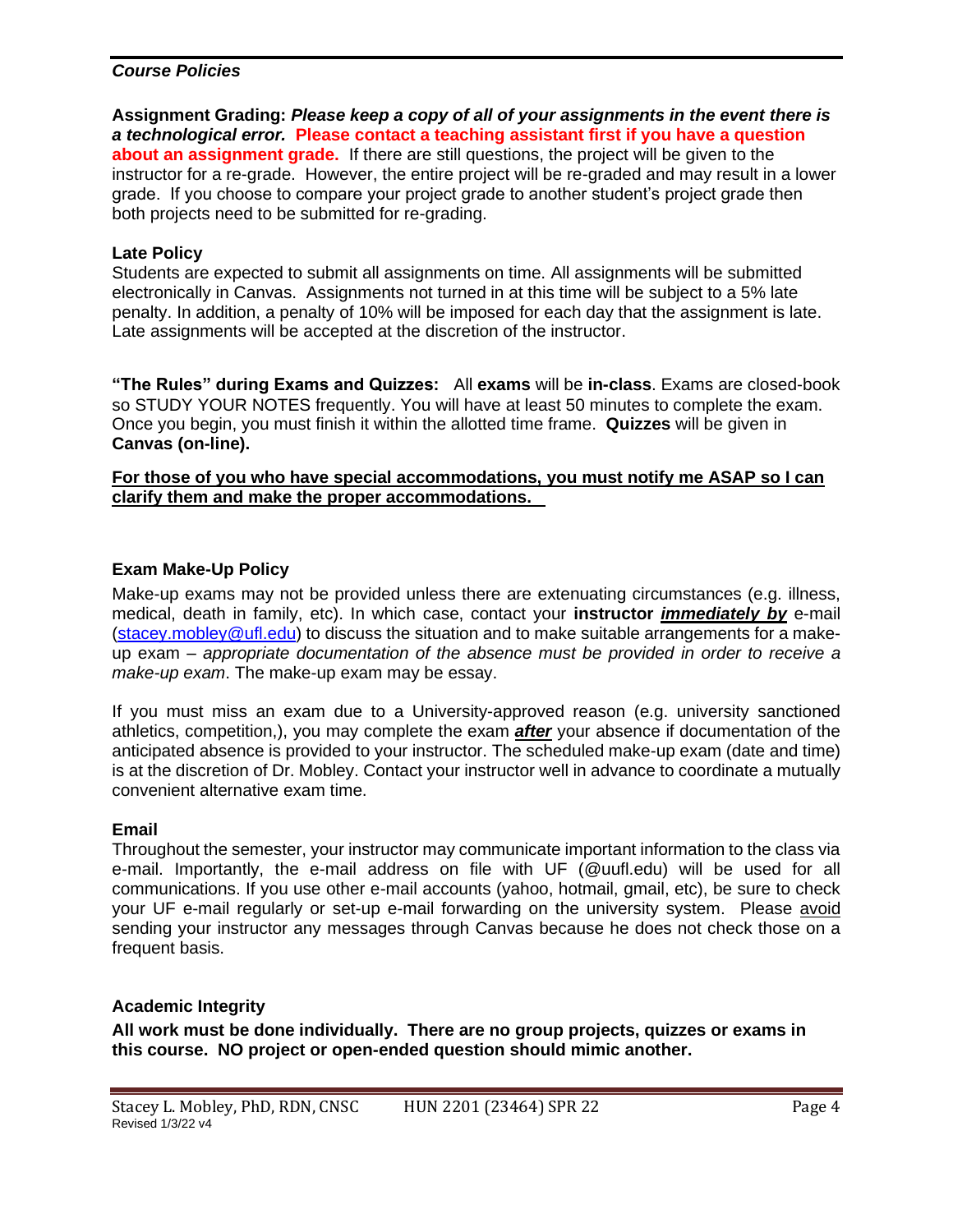All students are expected to follow the UF student code of conduct with regard to academic honesty. Academic misconduct is dishonest or unethical academic behavior that includes, but is not limited, to misrepresenting mastery in an academic area (e.g., cheating), intentionally or knowingly failing to properly credit information, research or ideas to their rightful originators or representing such information, research or ideas as your own (e.g., plagiarism). Any violations or breaches of academic integrity will be reported and dealt with by the Dean of Students Office for consideration of disciplinary action.

**Online Course Evaluation Process:** Students are expected to provide professional and respectful feedback on the quality of instruction in this course by completing course evaluations online via GatorEvals. Guidance on how to give feedback in a professional and respectful manner is available at [https://gatorevals.aa.ufl.edu/students/.](https://gatorevals.aa.ufl.edu/students/) Students will be notified when the evaluation period opens, and can complete evaluations through the email they receive from GatorEvals, in their Canvas course menu under GatorEvals, or via https://ufl.bluera.com/ufl/. Summaries of course evaluation results are available to students at [https://gatorevals.aa.ufl.edu/public-results/.](https://gatorevals.aa.ufl.edu/public-results/)

## **OTHER INFORMATION:**

**Academic Honesty:** As a student at the University of Florida, you have committed yourself to uphold the Honor Code, which includes the following pledge: "*We, the members of the University of Florida community, pledge to hold ourselves and our peers to the highest standards of honesty and integrity."* You are expected to exhibit behavior consistent with this commitment to the UF academic community, and on all work submitted for credit at the University of Florida, the following pledge is either required or implied: *"On my honor, I have neither given nor received unauthorized aid in doing this assignment*." It is assumed that you will complete all work independently in this course unless I give explicit permission for you to collaborate on course tasks (e.g. in-class assignments). Furthermore, as part of your obligation to uphold the Honor Code, you should report any condition that facilitates academic misconduct to appropriate personnel. It is your individual responsibility to know and comply with all university policies and procedures regarding academic integrity and the Student Honor Code. Violations of the Honor Code at the University of Florida will not be tolerated. Violations will be reported to the Dean of Students Office for consideration of disciplinary action. For more information regarding the Student Honor Code, please see:

[http://www.dso.ufl.edu/sccr/process/student-conduct-honor-code.](http://www.dso.ufl.edu/sccr/process/student-conduct-honor-code)

**Software Use:** All faculty, staff and students of the university are required and expected to obey the laws and legal agreements governing software use. Failure to do so can lead to monetary damages and/or criminal penalties for the individual violator. Because such violations are also against university policies and rules, disciplinary action will be taken as appropriate. **Services for Students with Disabilities:** 0001 Reid Hall, 352-392-8565,

**[www.dso.ufl.edu/drc/](http://www.dso.ufl.edu/drc/)** The Disability Resource Center coordinates the needed accommodations of students with disabilities. This includes registering disabilities,

recommending academic accommodations within the classroom, accessing special adaptive computer equipment, providing interpretation services and mediating faculty-student disability related issues. Students requesting classroom accommodation must first register with the Dean of Students Office. The Dean of Students Office will provide documentation to the student who must then provide this documentation to the Instructor when requesting accommodation.

**Campus Helping Resources:** Students experiencing crises or personal problems that interfere with their general well-being are encouraged to utilize the university's counseling resources. The Counseling & Wellness Center provides confidential counseling services at no cost for currently enrolled students. Resources are available on campus for students having personal problems or lacking clear career or academic goals, which interfere with their academic performance.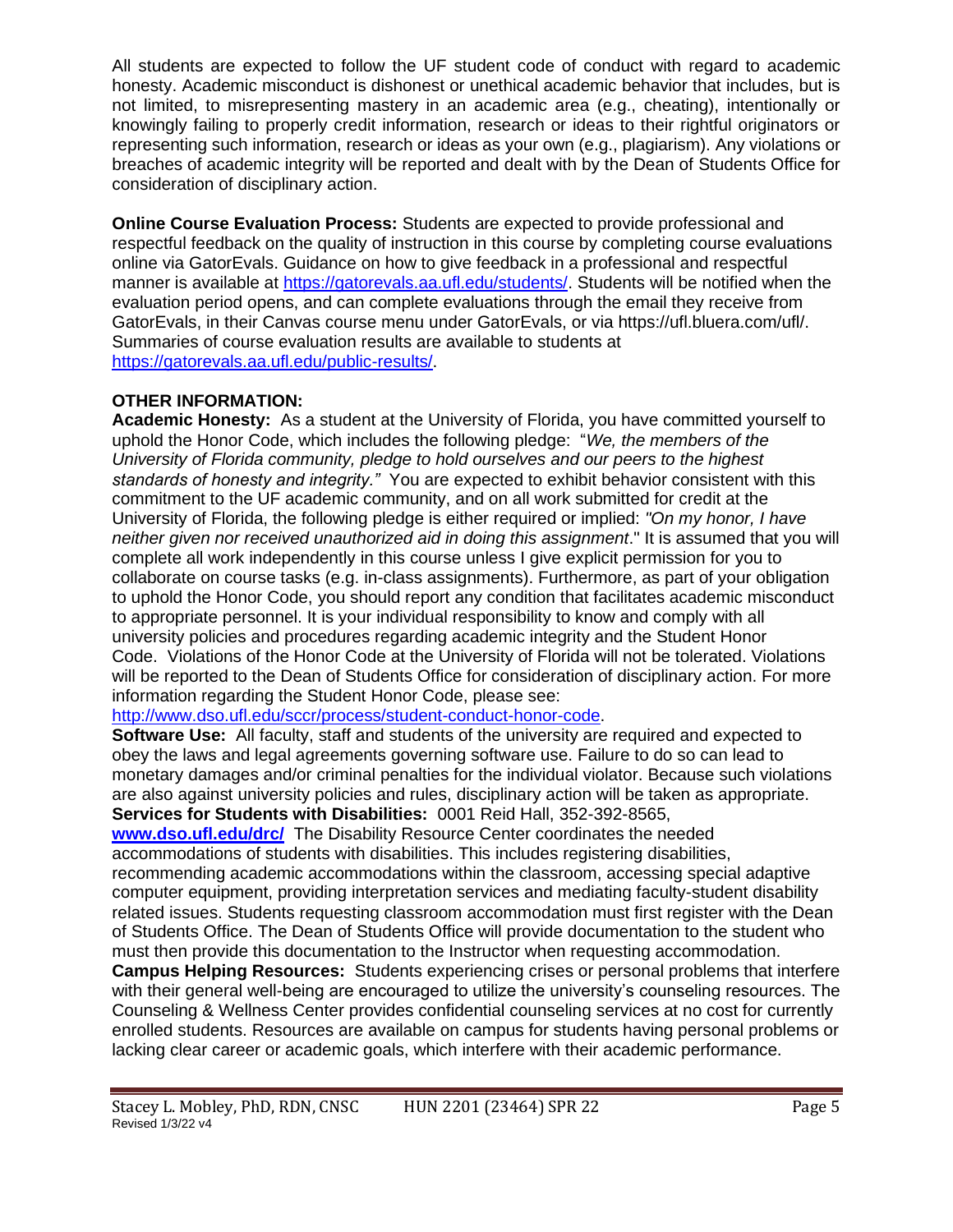- **University Counseling & Wellness Center***, 3190 Radio Road, 352-392-1575,* [www.counseling.ufl.edu/cwc/](http://www.counseling.ufl.edu/cwc/) where the following are available: Counseling Services, Groups and Workshops, Outreach and Consultation, Self-Help Library, Wellness Coaching. Please contact the University Police Department: 352-392-1111 or 9-1-1 for emergencies.
- **U Matter We Care:** Your well-being is important to the University of Florida. The U Matter, We Care initiative is committed to creating a culture of care on our campus by encouraging members of our community to look out for one another and to reach out for help if a member of our community is in need. If you or a friend is in distress, please contact **[umatter@ufl.edu](mailto:umatter@ufl.edu)** so that the U Matter, We Care Team can reach out to the student in distress. A nighttime and weekend crisis counselor is available by phone at 352-392-1575. The U Matter, We Care Team can help connect students to the many other helping resources available including, but not limited to, Victim Advocates, Housing staff, and the Counseling and Wellness Center. Please remember that asking for help is a sign of strength. In case of emergency, call 9-1-1.
- **Career Resource Center***,* **First Floor JWRU, 392-1601, [www.crc.ufl.edu/](http://www.crc.ufl.edu/)**
- **Sexual Assault Recovery Services** (SARS): Student Health Care Center, 352-392-1161.
- **University Police Department**: 352-392-1111 (or 9-1-1 for emergencies). <http://www.police.edu/>
- **E-learning technical support**: 352-392-4357 (select option 2) or email to [Learning](mailto:Learning-support@ufl.edu)[support@ufl.edu.](mailto:Learning-support@ufl.edu) [https://lss.at.ufl.edu/help.shtml.](https://lss.at.ufl.edu/help.shtml)
- **Library Support**: [http://cms.uflib.ufl.edu/ask.](http://cms.uflib.ufl.edu/ask) Receive assistance with respect to using the libraries or finding resources.
- **University of Florida Complaints Policy:** The University of Florida believes strongly in the ability of students to express concerns regarding their experiences at the University. The University encourages its students who wish to file a written complaint to submit that complaint directly to the department that manages that policy. A student who is unsure as to the official responsible for handling his or her particular complaint may contact the Ombuds office or the Dean of Students Office. For complaints that are not satisfactorily resolved at the department level or which seem to be broader than one department, students are encouraged to submit those complaints to one of the following locations: Ombuds:

http://www.ombuds.ufl.edu/, 31 Tigert Hall, 352-392-1308. The purpose of the Ombuds office is to assist students in resolving problems and conflicts that arise in the course of interacting with the University of Florida. By considering problems in an unbiased way, the Ombuds works to achieve a fair resolution and works to protect the rights of all parties involved. Dean of Students Office: [http://www.dso.ufl.edu/,](http://www.dso.ufl.edu/) 202 Peabody Hall, 352-392-1261. The Dean of Students Office works with students, faculty, and families to address a broad range of complaints either through directly assisting the student involved to resolve the issue, working with the student to contact the appropriate personnel, or referring the student to resources or offices that can directly address the issue. Follow up is provided to the student until the situation is resolved. Additionally, the University of Florida regulations provide a procedure for filing a formal grievance in Regulation 4.012: [http://regulations.ufl.edu/regulations/uf-4](http://regulations.ufl.edu/regulations/uf-4-student-affairs/) [student-affairs/](http://regulations.ufl.edu/regulations/uf-4-student-affairs/)

• **In-class recordings:** Students are allowed to record video or audio of class lectures. However, the purposes for which these recordings may be used are strictly controlled. The only allowable purposes are (1) for personal educational use, (2) in connection with a complaint to the university, or (3) as evidence in, or in preparation for, a criminal or civil proceeding. All other purposes are prohibited. Specifically, students may not publish recorded lectures without the written consent of the instructor. A "class lecture" is an educational presentation intended to inform or teach enrolled students about a particular subject, including any instructor-led discussions that form part of the presentation, and delivered by any instructor hired or appointed by the University, or by a guest instructor, as part of a University of Florida course. A class lecture does not include lab sessions, student presentations, clinical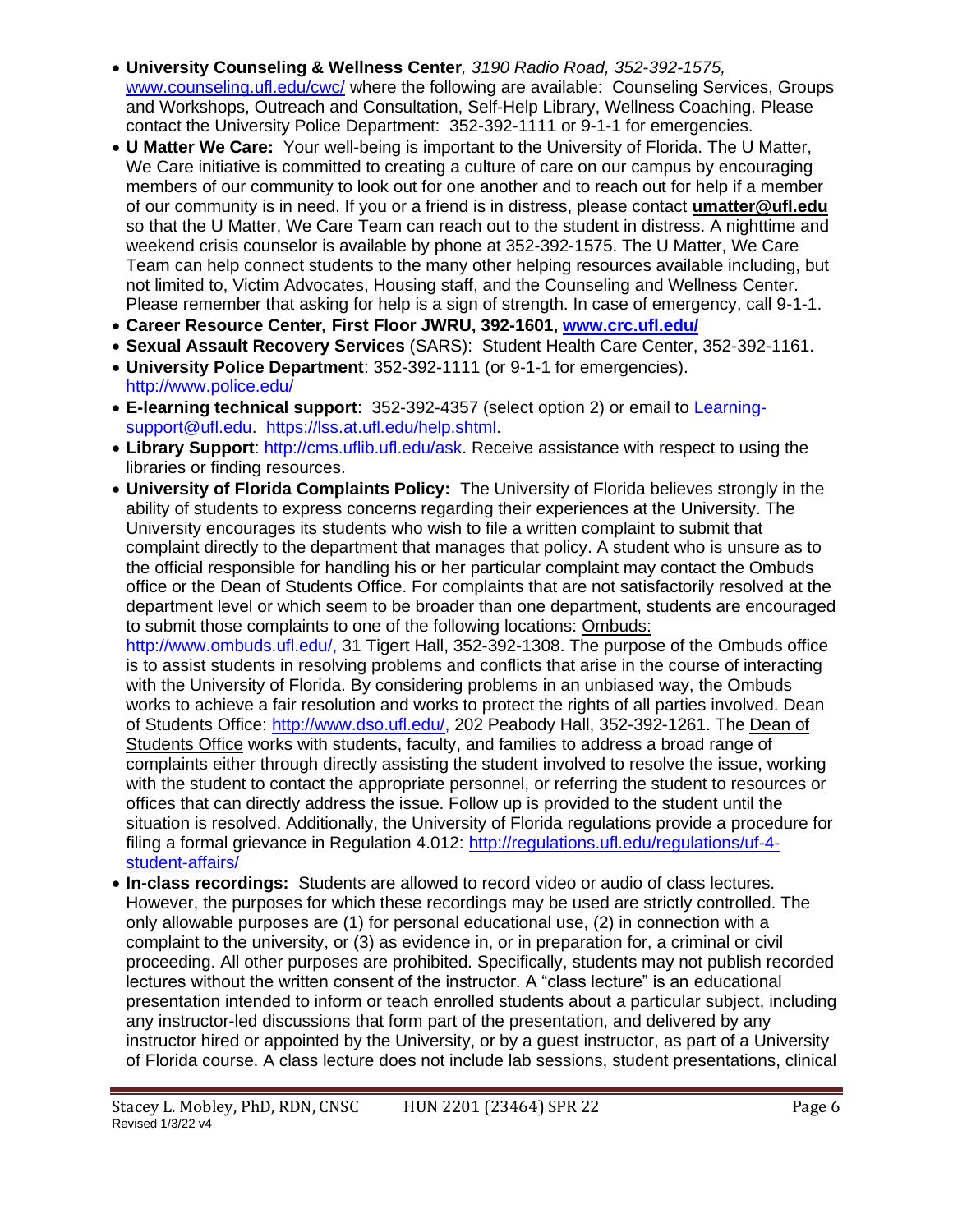presentations such as patient history, academic exercises involving solely student participation, assessments (quizzes, tests, exams), field trips, private conversations between students in the class or between a student and the faculty or lecturer during a class session. Publication without permission of the instructor is prohibited. To "publish" means to share, transmit, circulate, distribute, or provide access to a recording, regardless of format or medium, to another person (or persons), including but not limited to another student within the same class section. Additionally, a recording, or transcript of a recording, is considered published if it is posted on or uploaded to, in whole or in part, any media platform, including but not limited to social media, book, magazine, newspaper, leaflet, or third party note/tutoring services. A student who publishes a recording without written consent may be subject to a civil cause of action instituted by a person injured by the publication and/or discipline under UF Regulation 4.040 Student

#### • **COVID 19 Policy and Procedures**

In response to COVID-19, the following practices are in place to maintain your learning environment, to enhance the safety of our in-classroom interactions, and to further the health and safety of ourselves, our neighbors, and our loved ones.

- If you are not vaccinated, get vaccinated. Vaccines are readily available at no cost and have been demonstrated to be safe and effective against the COVID-19 virus. Visit this link for details on where to get your shot, including options that do not require an appointment: [https://coronavirus.ufhealth.org/vaccinations/vaccine-availability/.](https://coronavirus.ufhealth.org/vaccinations/vaccine-availability/) Students who receive the first dose of the vaccine somewhere off-campus and/or outside of Gainesville can still receive their second dose on campus.
- You are expected to wear approved face coverings at all times during class and within buildings even if you are vaccinated. Please continue to follow healthy habits, including best practices like frequent hand washing. Following these practices is our responsibility as Gators.
	- $\circ$  Sanitizing supplies are available in the classroom if you wish to wipe down your desks prior to sitting down and at the end of the class.
	- o Hand sanitizing stations will be located in every classroom.
- If you sick, stay home and self-quarantine. Please visit the UF Health Screen. Test & Protect website about next steps, retake the questionnaire and schedule your test for no sooner than 24 hours after your symptoms began. Please call your primary care provider if you are ill and need immediate care or the UF Student Health Care Center at 352-392- 1161 (or email [covid@shcc.ufl.edu\)](mailto:covid@shcc.ufl.edu) to be evaluated for testing and to receive further instructions about returning to campus. UF Health Screen, Test & Protect offers guidance when you are sick, have been exposed to someone who has tested positive or have tested positive yourself. Visit the UF Health [Screen,](https://click.info.gator360.ufl.edu/?qs=8f0d5e01a3f7385148f144e2089093522a358a8d85cb9db73c31675d3c5e5c0d27748d40c212f544822551342f1912ea5b4f2b890d5952e8) Test & Protect website for more information.
	- $\circ$  Course materials will be provided to you with an excused absence, and you will be given a reasonable amount of time to make up work.
	- $\circ$  If you are withheld from campus by the Department of Health through Screen, Test & Protect you are not permitted to use any on campus facilities. Students attempting to attend campus activities when withheld from campus will be referred to the Dean of Students Office.
- Continue to regularly visit coronavirus. UFHealth.org and coronavirus. ufl.edu for up-todate information about COVID-19 and vaccination.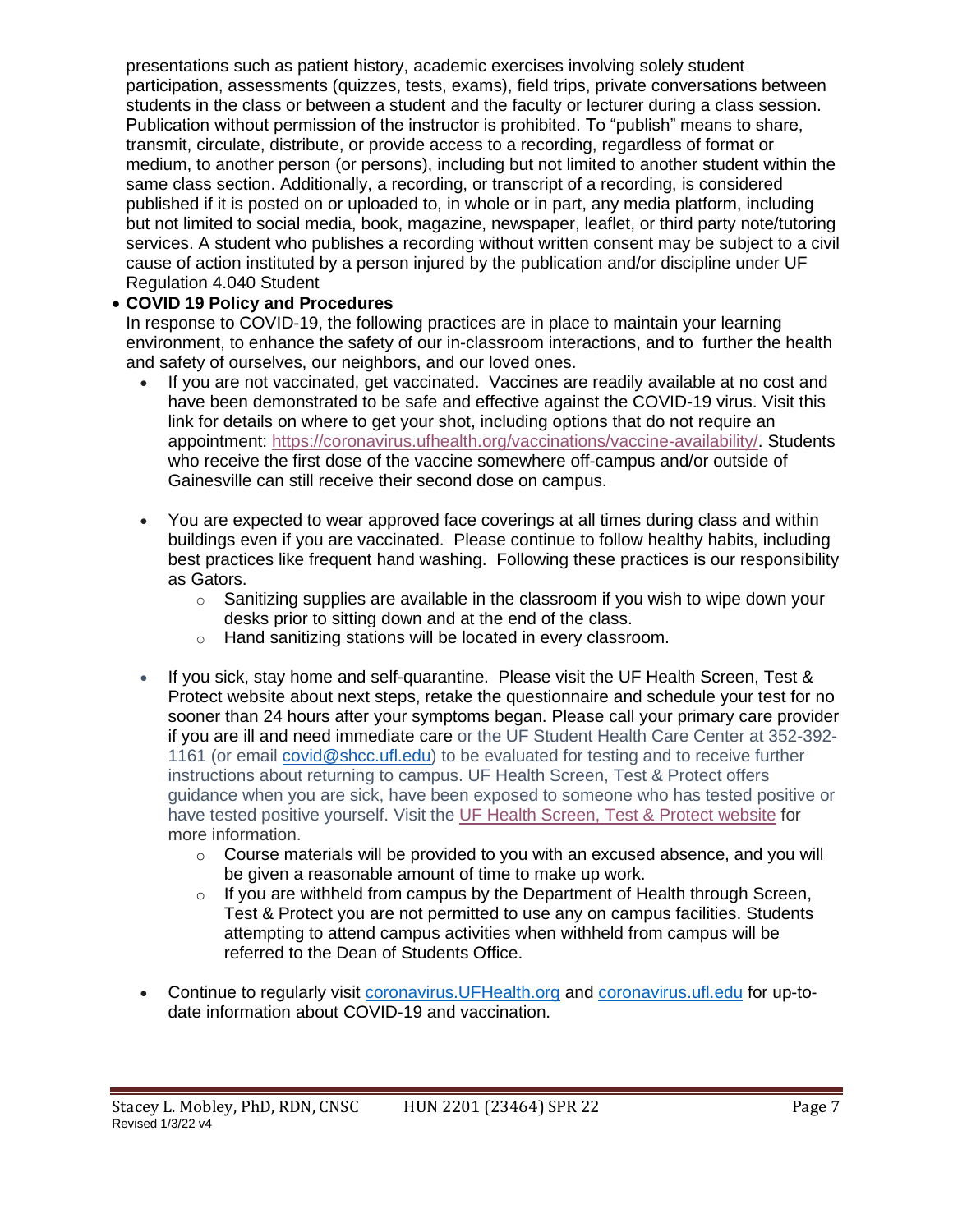### **TENTATIVE COURSE OUTLINE**

## **(***The instructor reserves the right to make changes to the course schedule if necessary. Other required reading may be assigned for each lecture.***)**

| <b>DATE</b>           | <b>TOPIC</b>                                                                                                                                                                                                                  |
|-----------------------|-------------------------------------------------------------------------------------------------------------------------------------------------------------------------------------------------------------------------------|
| Week 1 (1/5-1/9)      | Intro to Nutritional Science; Misinformation and Nutrition Research Principles<br>Standards, Guidelines, and Dietary Guidance                                                                                                 |
| Week 2 (1/10-1/16)    | Standards, Guidelines, and Dietary Guidance (continued); Digestion and<br>Absorption On-Line Quiz 1 (Opens Fri., 1/14 @ 12PM EST; Closes 1/16 @<br>1159PM)                                                                    |
| Week 3 (1/17-1/23)    | Digestion and Absorption (continued); Carbohydrates in the Diet<br>No class Mon., 1/17 (MLK Day); <b>Assignment 1</b> Due 1/23 before 1159PM                                                                                  |
| Week 4 (1/24-1/30)    | Carbohydrates Form and Function; Carbohydrates and Health (Diabetes,<br>Dental Caries, Ketosis, etc.) <b>EXAM 1 (In-class; Fri., 1/28@ 1040AM)</b>                                                                            |
| Week 5 (1/31-2/6)     | Protein in the Diet; Protein Form and Function; Proteins and Health<br>(Vegetarianism, Inborn Errors of Metabolism, Genetically Modified Organisms,<br>etc.); Lipids in the Diet; Lipids Form and Function                    |
| Week 6 (2/7-2/13)     | Lipids Form and Function (cont.); Lipids and Health (Cardiovascular Disease;<br>Inflammation, etc.); <b>On-Line Quiz 2 (Opens Fri., 2/11@ 12PM EST; Closes</b><br>2/13 @ 1159PM)                                              |
| Week 7 (2/14-2/20)    | Lipids and Health (Cardiovascular Disease; Inflammation, etc.); Intro to Energy<br>and Metabolism                                                                                                                             |
| Week 8 (2/21-2/27)    | Energy and Metabolism; Energy and Health (Obesity and Eating Disorders)<br><b>EXAM 2 (In-class; Fri., 2/25@ 1040AM)</b>                                                                                                       |
| Week 9 (2/28-3/6)     | Energy and Health (cont.); Weight Management                                                                                                                                                                                  |
| Week 10 (3/7-3/13)    | <b>No classes; SPRING BREAK</b>                                                                                                                                                                                               |
| Week 11 (3/14-3/20)   | Introduction to Vitamins and Minerals; Water-Soluble Vitamins- Form,<br>Functions, Deficiencies, and Health; <b>On-Line Quiz 3 (Opens Fri., 3/18 @</b><br>12PM EST; Closes 3/20@ 1159PM); Assignment 2 Due 3/20 before 1159PM |
| Week 12 (3/21-3/27)   | Water-Soluble Vitamins- Form, Function, Deficiencies, and Health (cont.); Intro<br>to Fat-Soluble Vitamins                                                                                                                    |
| Week 13 (2/28-4/3)    | Fat-Soluble Vitamins- Form, Functions, Deficiencies, and Health; Intro to<br>Macrominerals; <b>On-Line Quiz 4 (Opens Fri., 4/1 @ 11AM EST; Closes 4/3</b><br>@ 1159PM)                                                        |
| Week 14 (4/4/15-4/10) | Macrominerals- Form, Functions, Deficiencies, and Health<br><b>EXAM 3 (In-class; Fri., 4/8 @ 1040AM)</b>                                                                                                                      |

(continued)